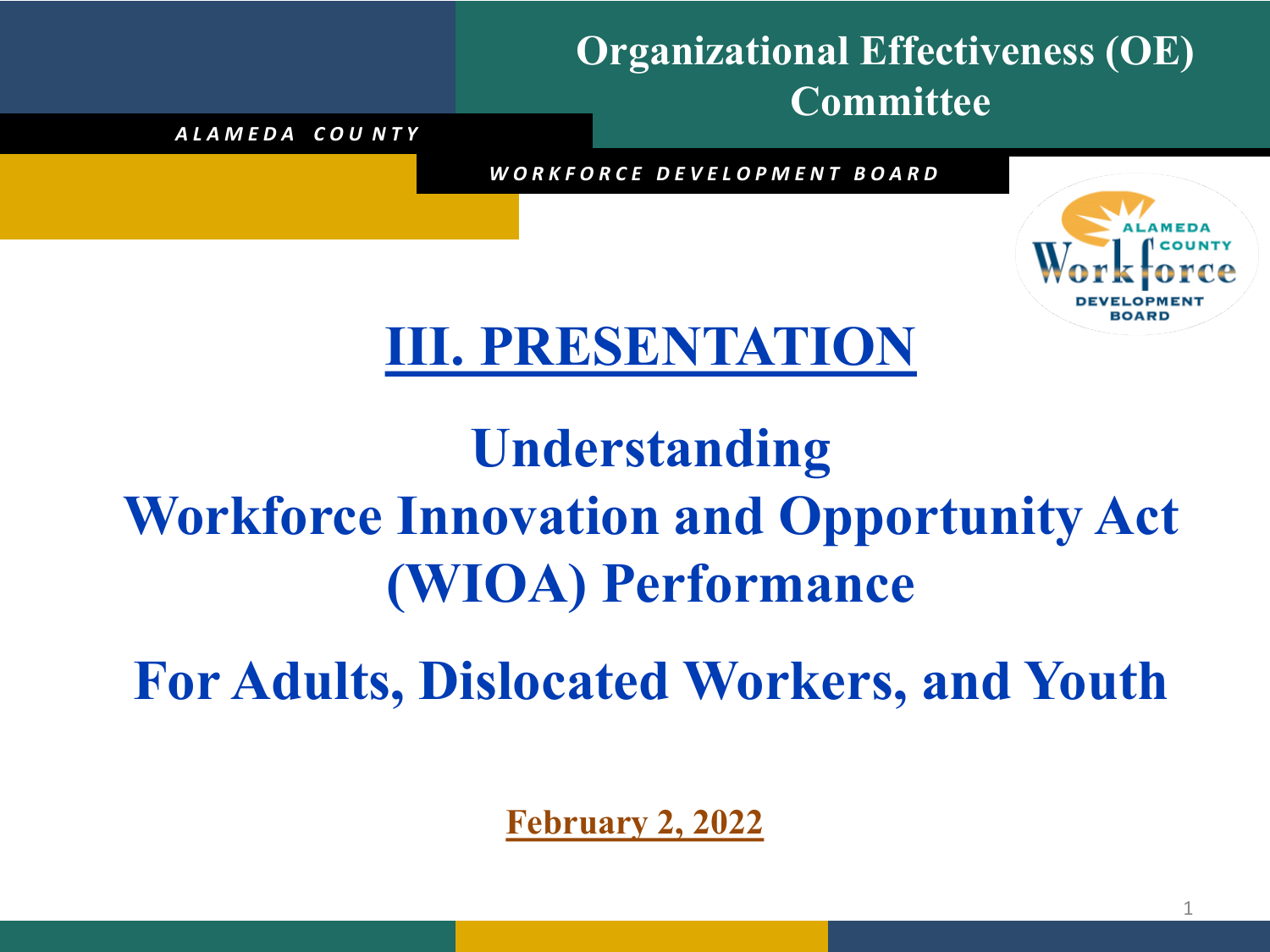

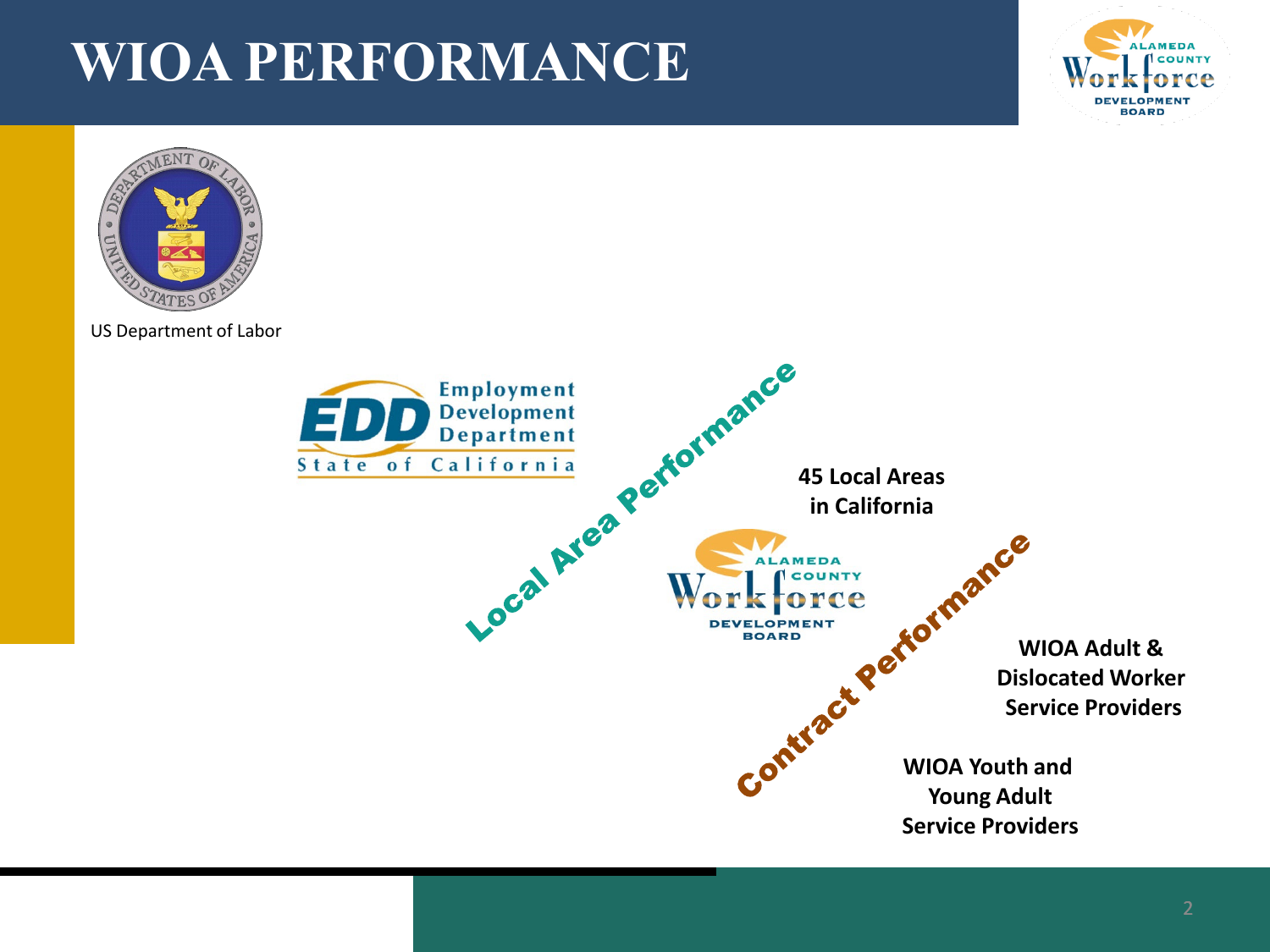

# **Local Area Performance**

#### **Program Year (PY) 2021/2022**

| PY 2020/2021 & 2021/2022 Approved Performance Goals                  |               |                                     |           |                                                                      |  |  |  |  |  |
|----------------------------------------------------------------------|---------------|-------------------------------------|-----------|----------------------------------------------------------------------|--|--|--|--|--|
| <b>Adult/Dislocated Worker</b><br><b>Measures</b>                    | <b>Adults</b> | <b>Dislocated</b><br><b>Workers</b> | Youth     | <b>Youth Measures</b>                                                |  |  |  |  |  |
| Employment Rate $@2nd$<br><b>Quarter Post Exit</b>                   | 67.0%         | 73.0%                               | 62.3% $*$ | Employment/Education Rate @<br>2 <sup>nd</sup> Quarter Post Exit     |  |  |  |  |  |
| Employment Rate $@$ 4 <sup>th</sup><br><b>Quarter Post Exit</b>      | 67.0%         | 71.0%                               | 65.0%     | Employment/Education Rate @<br>4 <sup>th</sup> Quarter Post Exit     |  |  |  |  |  |
| Median Earnings $@2nd$<br><b>Quarter Post Exit</b>                   | \$6,800       | \$9,000                             | \$3,100   | <b>Median Earnings</b>                                               |  |  |  |  |  |
| Credential Attainment by 4 <sup>th</sup><br><b>Quarter Post Exit</b> | 61.7%         | 60.0%                               | 54.1%     | Credential Attainment by 4 <sup>th</sup><br><b>Quarter Post Exit</b> |  |  |  |  |  |
| <b>Measurable Skill Gains</b>                                        | 32.0%         | 40.0%                               | 43.0%     | <b>Measurable Skill Gains</b>                                        |  |  |  |  |  |

#### **\*Youth Placement = Placement in employment, education, advanced training, or the military**

Local Area Performance Goals are negotiated biennially with the California Workforce Development Board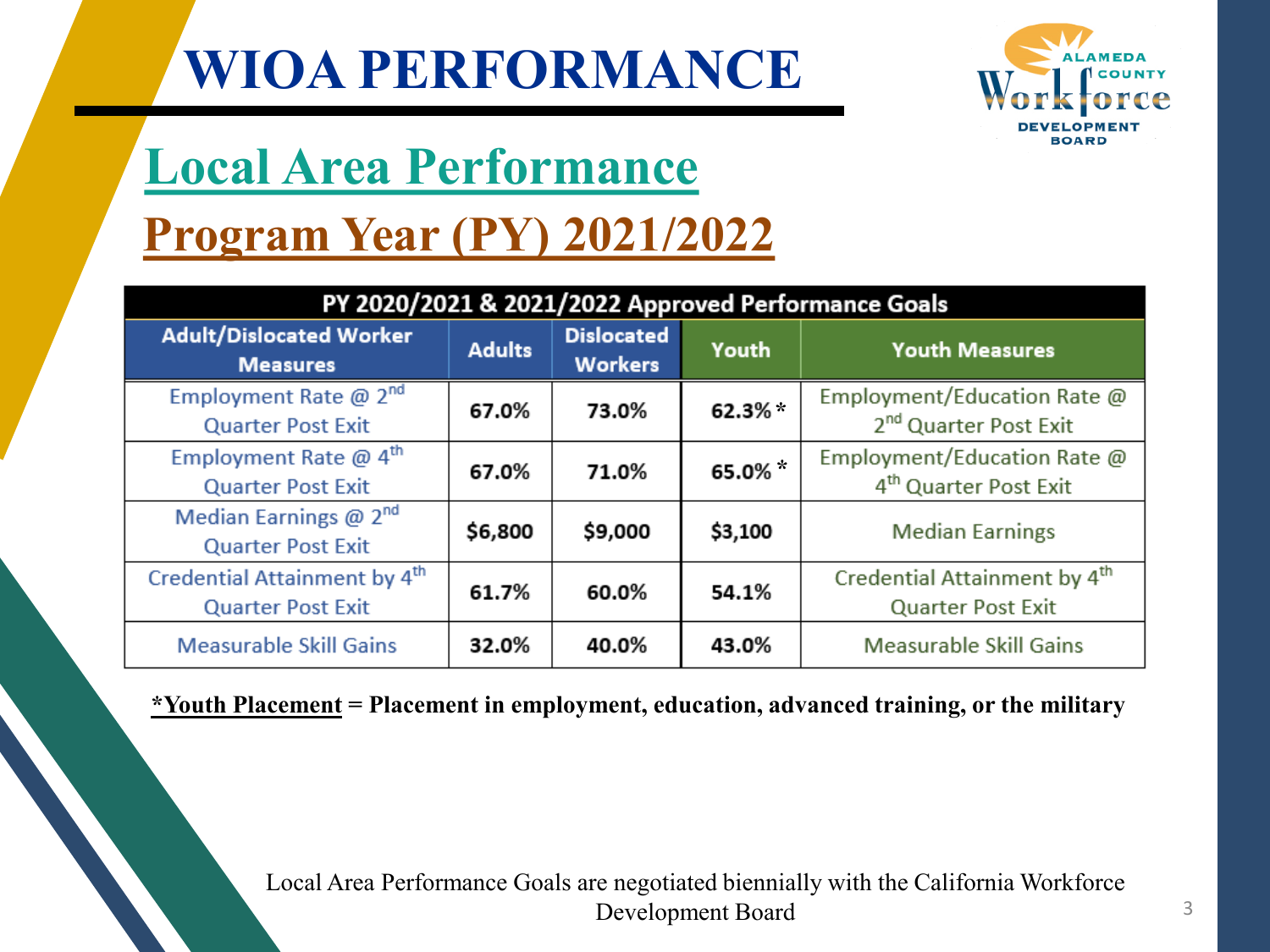#### **Local Area Performance**

| <b>Measure</b>                    | <b>Explanation</b>                                                                                                                                                                                 | <b>Where</b>                                  | <b>When</b>                                                                                                   |
|-----------------------------------|----------------------------------------------------------------------------------------------------------------------------------------------------------------------------------------------------|-----------------------------------------------|---------------------------------------------------------------------------------------------------------------|
| <b>Employment Rate</b><br>(Ad/DW) | Of participants who exited WIOA<br>services, the percentage who are<br>employed during the quarter                                                                                                 | <b>EDD Base Wage</b><br>Record                | Captured at the 2 <sup>nd</sup> and<br>4 <sup>th</sup> quarters post-exit                                     |
| <b>Youth Placement</b><br>Rate    | Of participants who exited WIOA<br>services, the percentage who<br>entered employment, education,<br>advanced training or military<br>service.                                                     | <b>CalJOBS End-</b><br><b>User Data Entry</b> | Captured at the 2 <sup>nd</sup> and<br>4 <sup>th</sup> quarters post-exit                                     |
| <b>Median Earnings</b>            | Of participants who are<br>employed during the quarter, the<br>median quarterly earnings                                                                                                           | <b>EDD Base Wage</b><br>Record                | Captured at the 2nd<br>quarter post-exit                                                                      |
| Credential<br>Attainment          | Of participants enrolled in<br>training activities during WIOA<br>participation, the percentage of<br>those who attained industry-<br>recognized credentials                                       | <b>CalJOBS End-</b><br><b>User Data Entry</b> | Captured anytime during<br>participation - and<br>through the end of the<br>4 <sup>th</sup> quarter post-exit |
| <b>Measurable Skill</b><br>Gains  | Of participants enrolled in<br>education or training programs<br>during WIOA participation, the<br>percentage of those who<br>documented progress toward<br>credential attainment or<br>employment | <b>CalJOBS End-</b><br><b>User Data Entry</b> | Captured anytime during<br>participation                                                                      |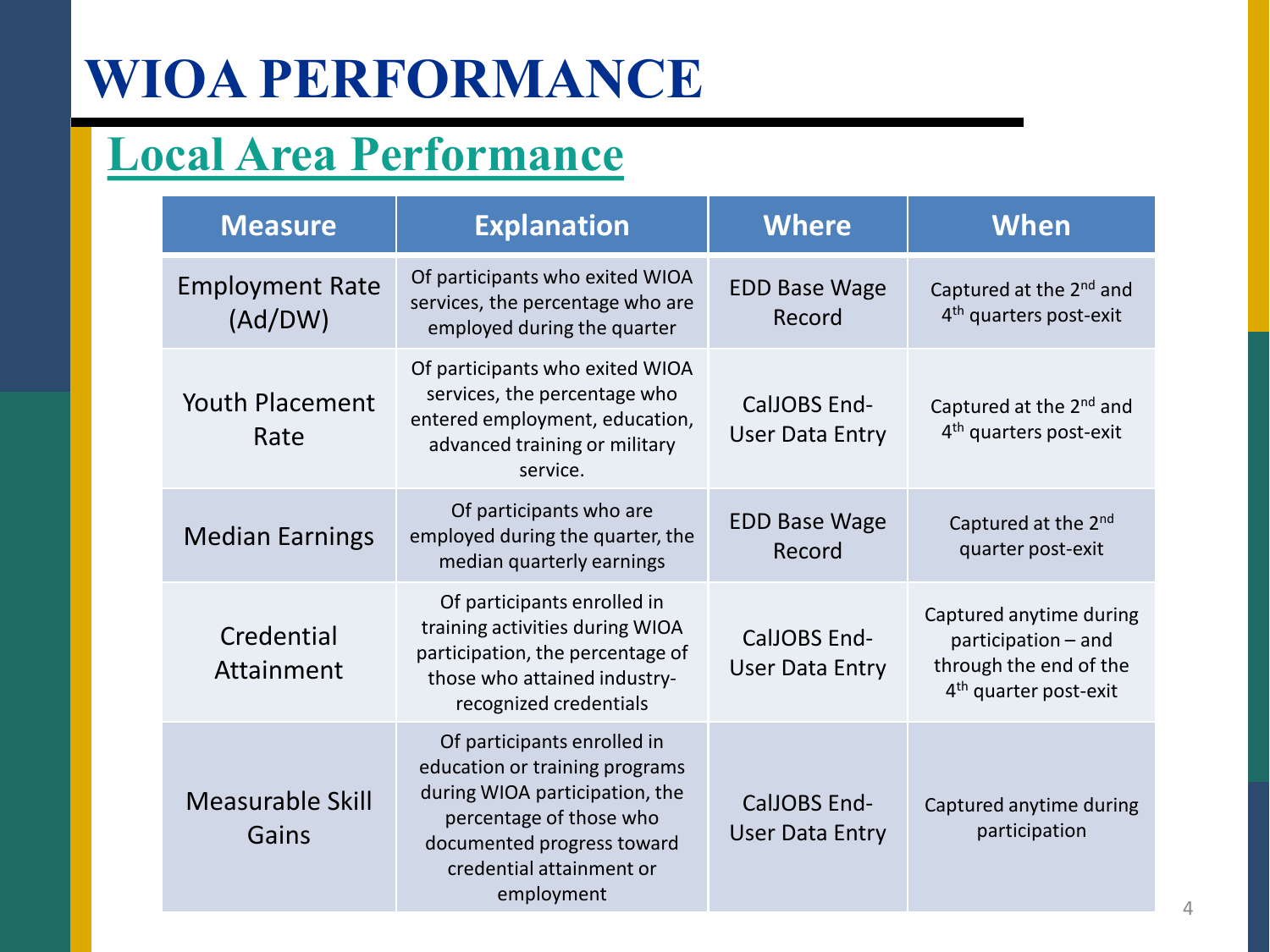### **Local Area Performance**

#### **Measurable Skill Gains**



In order to count, all of these outcomes must be captured in the CalJOBS system.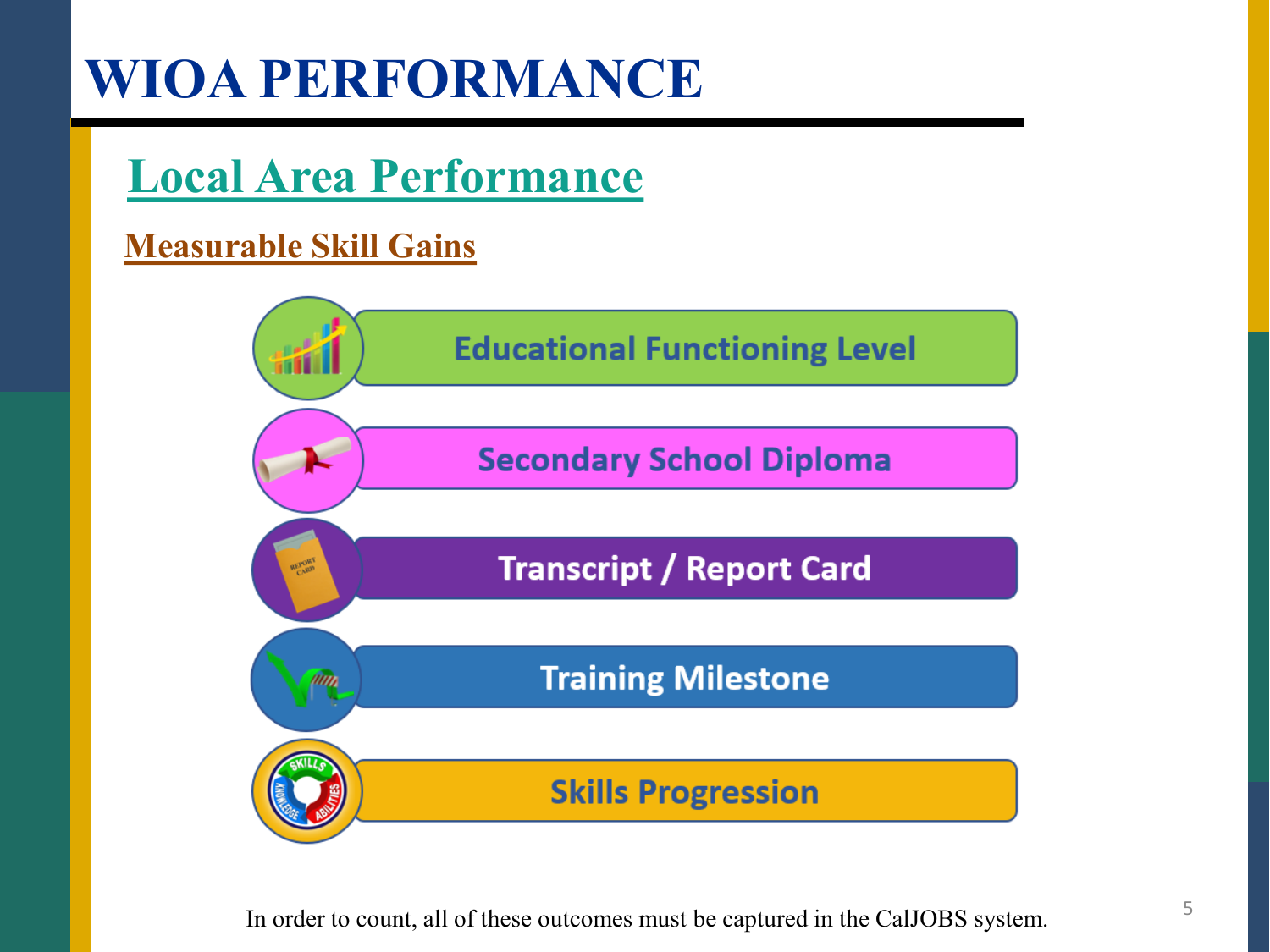#### **Local Area Performance Measurable Skill Gains**

Documented achievement of at least one **Educational Functioning Level** (**EFL**) for a participant whose test scores placed them below the 9<sup>th</sup> grade level.

Documented attainment of a **secondary school diploma** or its recognized equivalent.

Documentation of a **transcript or report card** for secondary or post-secondary ed for one semester – showing that the participant is meeting the State unit's academic standards.

min

A satisfactory or better progress report towards established **training milestones**  from an employer or training provider (e.g. completion of OJT or one year of a registered apprenticeship program, etc.)



Successful passage of an exam that is required for a particular occupation, OR progress in attaining technical or occupational **skills progression** as demonstrated through a trade-related benchmark.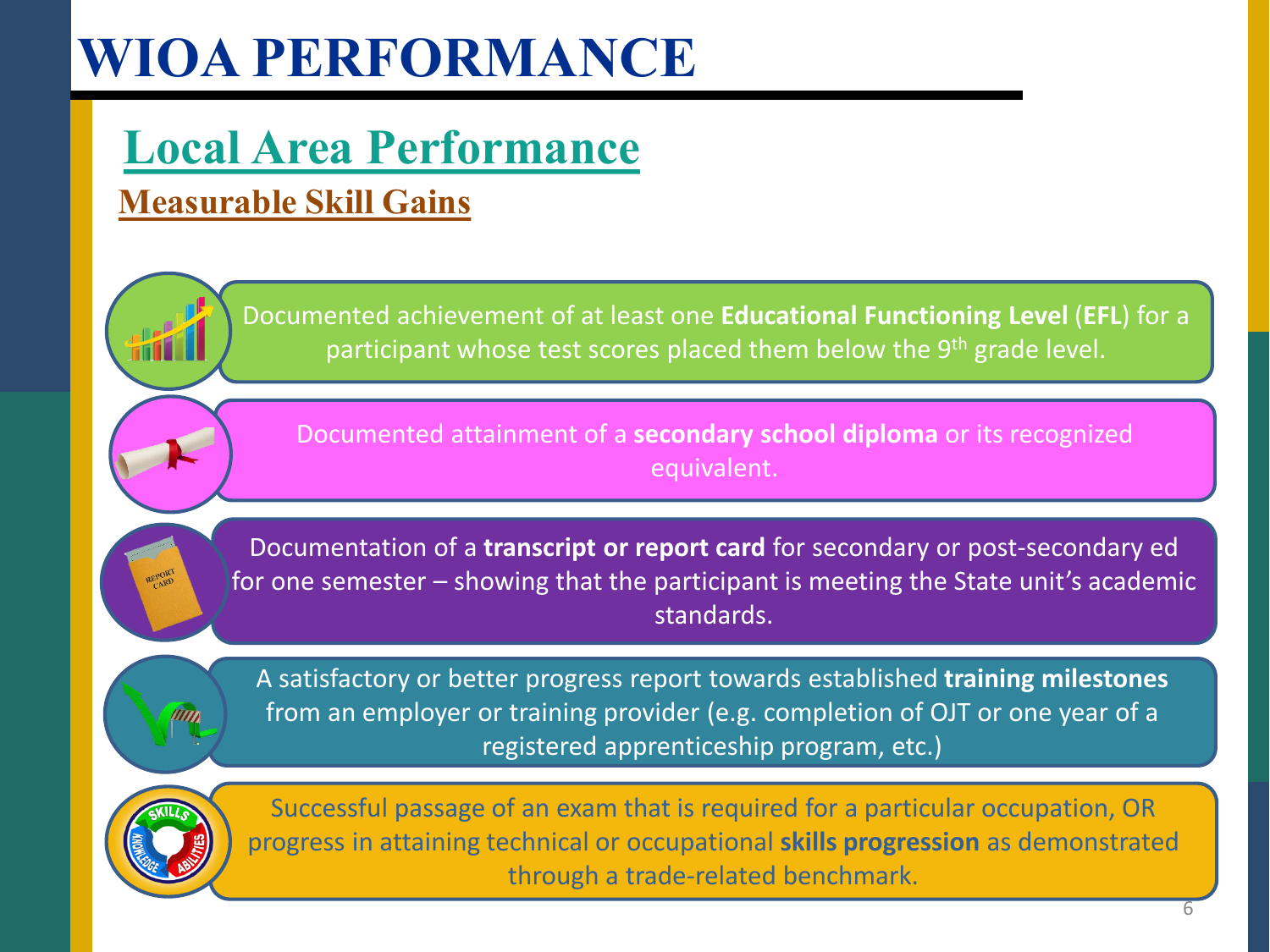

## **California State Requirement**

- Every program year, Local Areas are required to spend an amount equal to 30% of their WIOA Adult and Dislocated Worker funding on training.
- $\Box$  Of this 30% training expenditure requirement, up to 10% may be dollars leveraged through other sources for training funds

|                                                                                    | <b>Example:</b> |                                                                                  |
|------------------------------------------------------------------------------------|-----------------|----------------------------------------------------------------------------------|
| <b>Annual Funding</b><br><b>WIOA Adult &amp; Dislocated</b><br><b>Worker Funds</b> | \$3,000,000     | <b>Total Annual Allocation</b><br>for WIOA Adults +<br><b>Dislocated Workers</b> |
| 30%<br><b>Training Expenditure</b><br><b>Requirement</b>                           | \$900,000       | \$900,000 must be spent<br>on training during the PY                             |
| 10%<br><b>Allowable Leverage</b>                                                   | \$300,000       | \$300,000 may be<br>leveraged from other<br>sources                              |
| <b>Balance</b><br><b>Must be spent from</b><br><b>WIOA \$\$</b>                    | \$600,000       | \$600,000 must be set<br>aside for training                                      |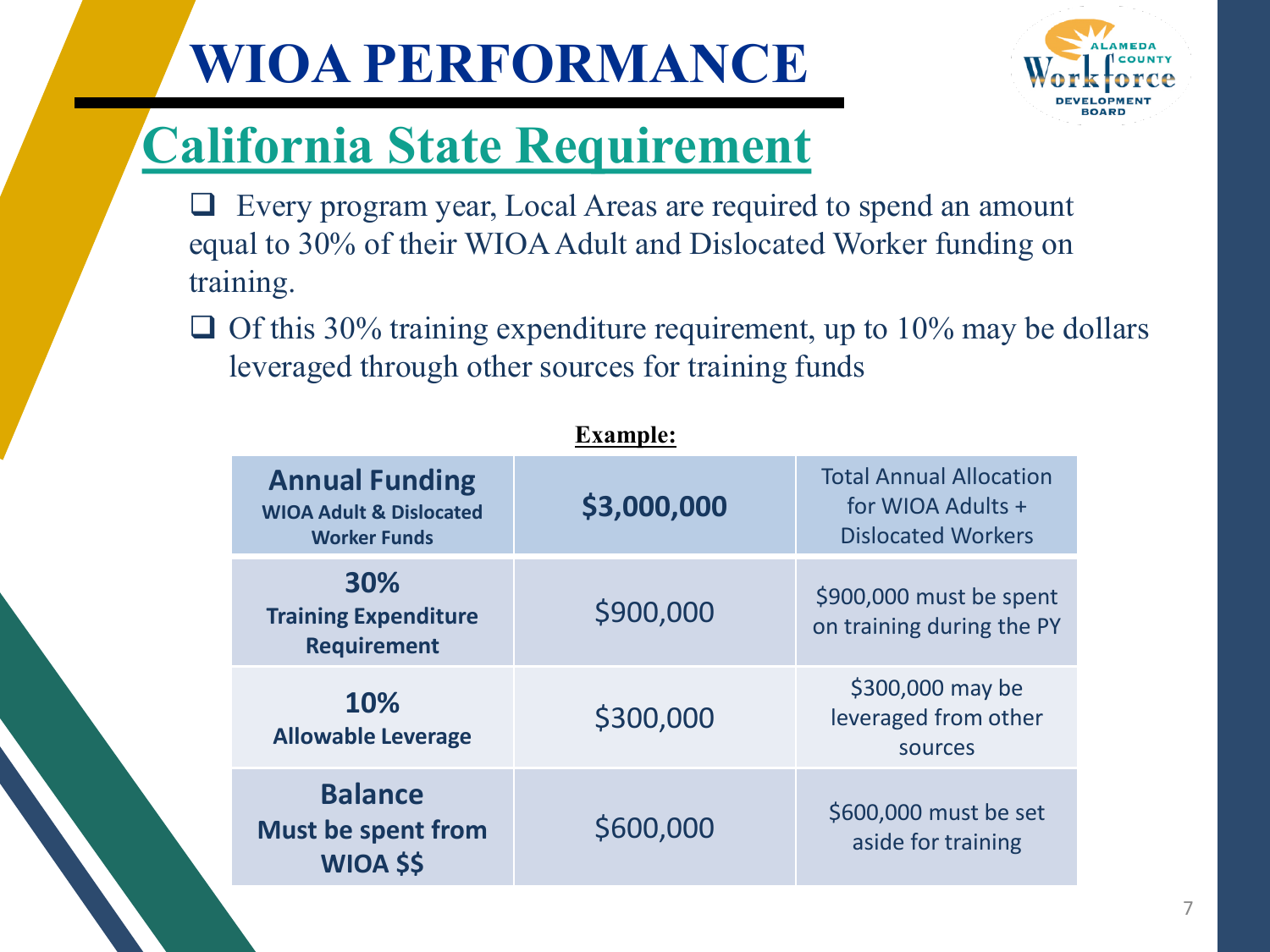

## **What does ACWDB Performance Look Like?**

 $\Box$  The pages that follow represent Contract and Local Area Performance charts and graphs as they are presently published for committee and board packets.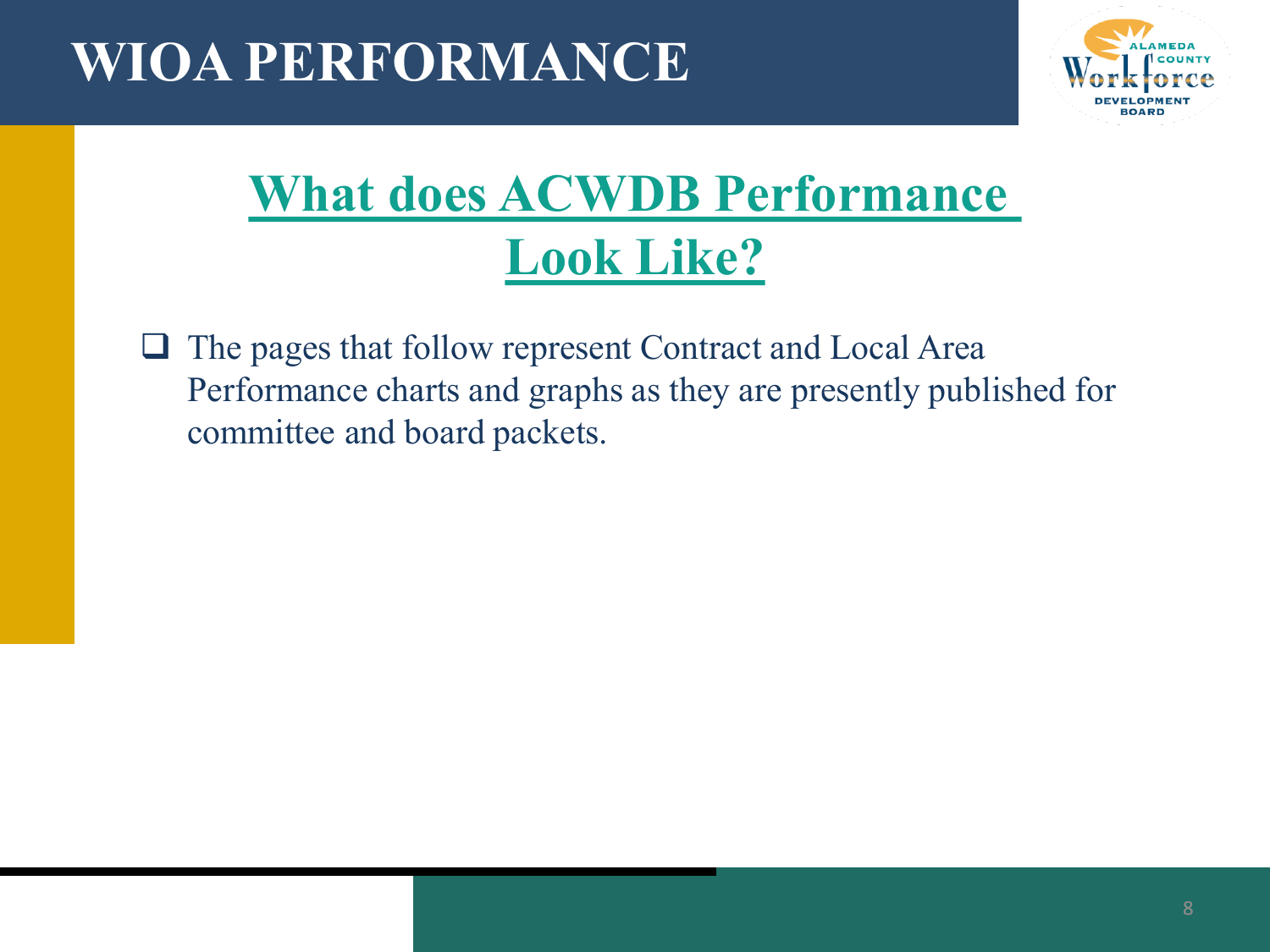#### **Local Area Performance & Goals**

|                                                                                        |                                          | In-School & Out-of-School               |                |                                   | <b>WIOA</b>                             |                | <b>Dislocated</b>                        |                                  |                |
|----------------------------------------------------------------------------------------|------------------------------------------|-----------------------------------------|----------------|-----------------------------------|-----------------------------------------|----------------|------------------------------------------|----------------------------------|----------------|
|                                                                                        |                                          | Youth                                   |                |                                   | <b>Adults</b>                           |                |                                          | <b>Workers</b>                   |                |
| <b>Performance Attainments</b>                                                         | <b>Current</b><br><b>Total</b>           |                                         |                | <b>Current</b><br><b>Total</b>    |                                         |                | <b>Current</b><br><b>Total</b>           |                                  |                |
| <b>SUMMARY INFORMATION</b>                                                             |                                          |                                         |                |                                   |                                         |                |                                          |                                  |                |
| <b>Total Exiters</b>                                                                   | 117                                      |                                         |                | 135                               |                                         |                | 148                                      |                                  |                |
| <b>Total Participants Served</b>                                                       | 37                                       | 100%                                    |                | 173                               | 100%                                    |                | 212                                      | 100%                             |                |
| <b>BARRIERS TO EMPLOYMENT</b><br>(Priority Populations)                                | <b>Current</b><br><b>Total</b>           | $%$ of<br><b>Total</b><br><b>Served</b> |                | <b>Current</b><br><b>Total</b>    | $%$ of<br><b>Total</b><br><b>Served</b> |                | <b>Current Total</b>                     | $%$ of<br><b>Total</b><br>Served |                |
| <b>Eligible Veterans</b>                                                               | 0                                        | 0%                                      |                | 4                                 | 2%                                      |                | 4                                        | 2%                               |                |
| Individuals with a Disability                                                          | 10                                       | 27%                                     |                | 39                                | 23%                                     |                | 9                                        | 4%                               |                |
| Low-income individuals                                                                 | 35                                       | 95%                                     |                | 97                                | 56%                                     |                | 108                                      | 51%                              |                |
| Justice Involved                                                                       | 1                                        | 3%                                      |                | 14                                | 8%                                      |                | 4                                        | 2%                               |                |
| Homeless individuals or runaway youth                                                  | 5                                        | 14%                                     |                | 10                                | 6%                                      |                | 5                                        | 2%                               |                |
| Current or former foster care youth<br>English language learners, individuals with low | 1                                        | 3%                                      |                | $\mathbf{0}$                      | 0%                                      |                | $\Omega$                                 | 0%                               |                |
| levels of literacy or facing substantial cultural<br>harriara                          | 14                                       | 38%                                     |                | 15                                | 9%                                      |                | 4                                        | 2%                               |                |
| Single parents (Including single pregnant women)                                       | $\bf{0}$                                 | 0%                                      |                | 37                                | 21%                                     |                | 39                                       | 18%                              |                |
| <b>CORE INDICATORS OF PERFORMANCE</b>                                                  | <b>Total</b><br><b>Current</b><br>Period | PY 20/21<br>Goals                       | $%$ of<br>Goal | <b>Total</b><br>Current<br>Period | PY 20/21<br><b>Goals</b>                | $%$ of<br>Goal | <b>Total</b><br><b>Current</b><br>Period | PY 20/21<br>Goals                | $%$ of<br>Goal |
| Placement Rate 2nd Quarter Post Exit (1)                                               | 71.4%                                    | 62.3%                                   | 114.6%         | 46.6%                             | 67.0%                                   | 69.6%          | 59.1%                                    | 73.0%                            | 81.0%          |
| Placement Rate @ 4th Quarter Post Exit $(1)$                                           | 49.0%                                    | 65.0%                                   | 75.4%          | 48.2%                             | 67.0%                                   | 71.9%          | 62.2%                                    | 71.0%                            | 87.6%          |
| Median Earnings @ 2nd Quarter Post Exit                                                | \$4,046.54                               | \$3,100.00                              | 130.5%         | \$7,813.78                        | \$6,800.00                              | 114.9%         | \$13,711.12                              | \$9,000.00                       | 152.3%         |
| <b>Credential Rate</b>                                                                 | 58.8%                                    | 54.1%                                   | 108.7%         | 84.2%                             | 61.7%                                   | 136.5%         | 59.5%                                    | 60.0%                            | 99.2%          |
| <b>Measurable Skill Gains</b>                                                          | 6.9%                                     | 43.0%                                   | 16.0%          | 7.0%                              | 32.0%                                   | 21.9%          | 0.0%                                     | 40.0%                            | 0.0%           |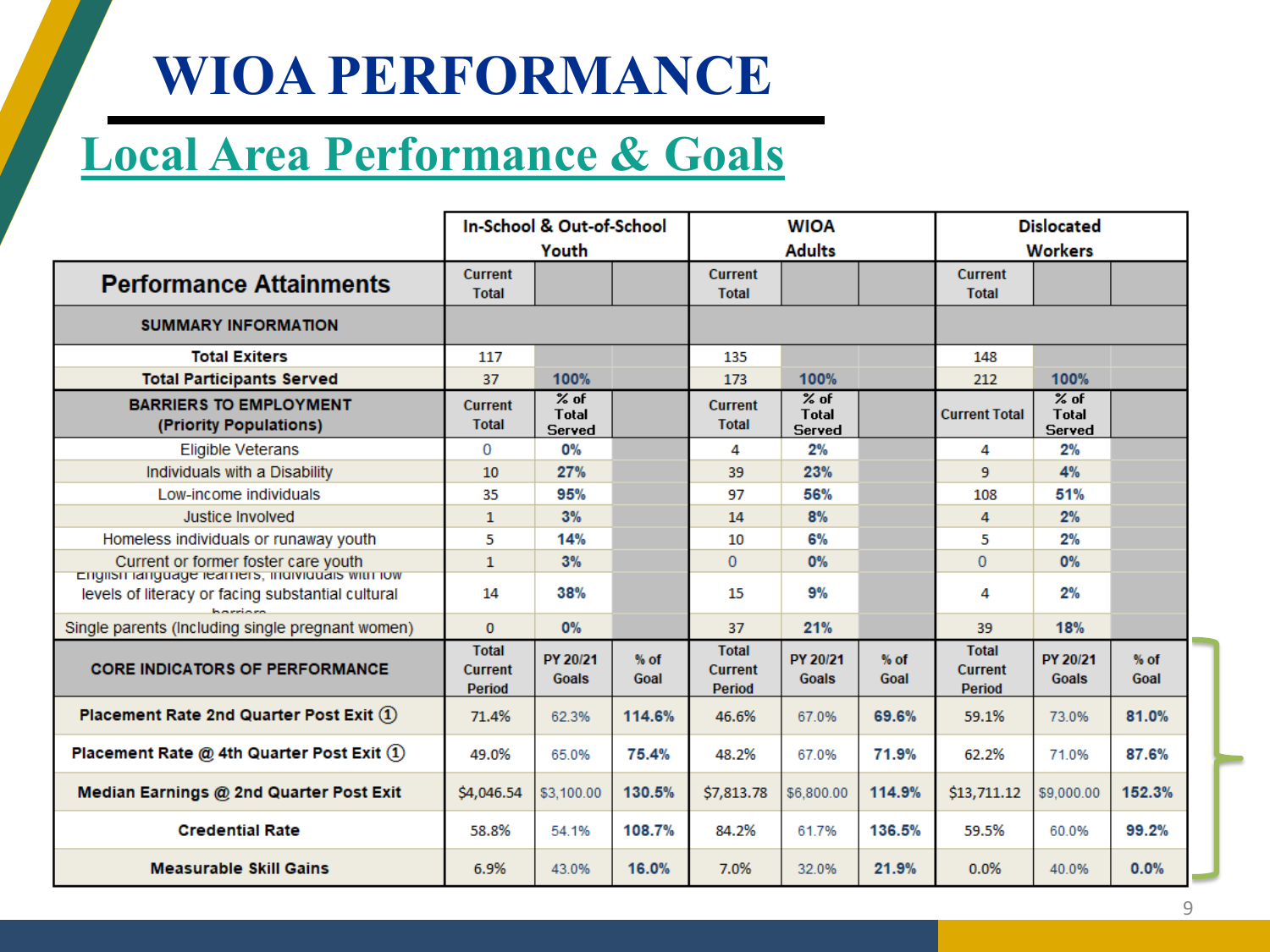### **Local Area Performance Goals**

|                                              | In-School & Out-of-School<br><b>Dislocated</b><br><b>WIOA</b><br><b>Adults</b><br><b>Workers</b><br>Youth |                   |                |                                          |                   |                |                                          |                   |              |
|----------------------------------------------|-----------------------------------------------------------------------------------------------------------|-------------------|----------------|------------------------------------------|-------------------|----------------|------------------------------------------|-------------------|--------------|
| <b>CORE INDICATORS OF PERFORMANCE</b>        | <b>Total</b><br><b>Current</b><br>Period                                                                  | PY 20/21<br>Goals | $%$ of<br>Goal | <b>Total</b><br>Current<br><b>Period</b> | PY 20/21<br>Goals | $%$ of<br>Goal | <b>Total</b><br><b>Current</b><br>Period | PY 20/21<br>Goals | % of<br>Goal |
| Placement Rate 2nd Quarter Post Exit (1)     | 71.4%                                                                                                     | 62.3%             | 114.6%         | 46.6%                                    | 67.0%             | 69.6%          | 59.1%                                    | 73.0%             | 81.0%        |
| Placement Rate @ 4th Quarter Post Exit $(1)$ | 49.0%                                                                                                     | 65.0%             | 75.4%          | 48.2%                                    | 67.0%             | 71.9%          | 62.2%                                    | 71.0%             | 87.6%        |
| Median Earnings @ 2nd Quarter Post Exit      | \$4,046.54                                                                                                | \$3,100.00        | 130.5%         | \$7,813.78                               | \$6,800.00        | 114.9%         | \$13,711.12                              | \$9,000.00        | 152.3%       |
| <b>Credential Rate</b>                       | 58.8%                                                                                                     | 54.1%             | 108.7%         | 84.2%                                    | 61.7%             | 136.5%         | 59.5%                                    | 60.0%             | 99.2%        |
| <b>Measurable Skill Gains</b>                | 6.9%                                                                                                      | 43.0%             | 16.0%          | 7.0%                                     | 32.0%             | 21.9%          | 0.0%                                     | 40.0%             | 0.0%         |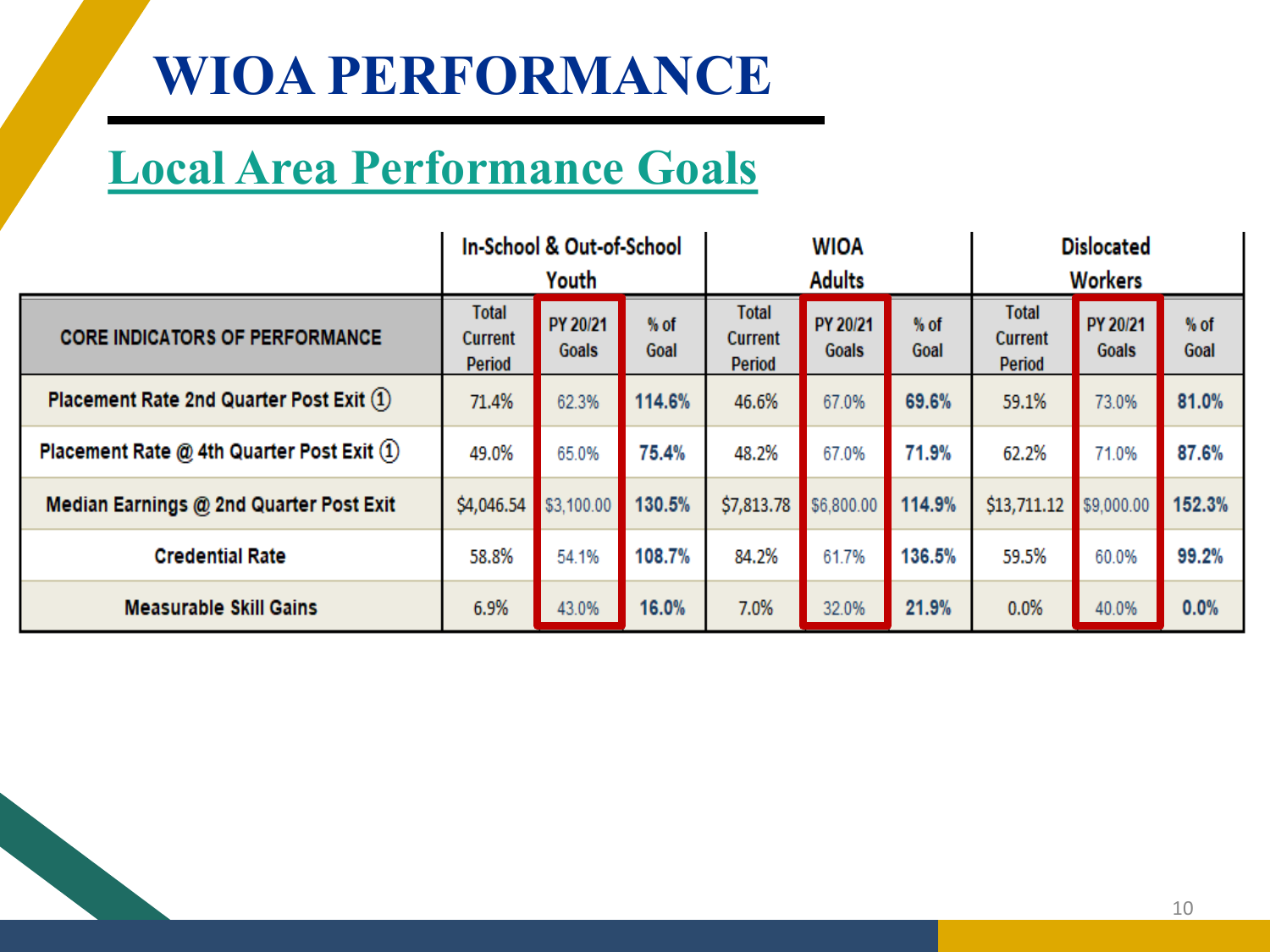

# **Contract Performance PY21/22**

#### **WIOA Adult and Dislocated Worker Programs**

|                                                | Eden AJCC (WCE) |                                 | Career Services Collaborative (CSC) North Cities, Tri-Cities, Valley |                           |  |  |  |  |
|------------------------------------------------|-----------------|---------------------------------|----------------------------------------------------------------------|---------------------------|--|--|--|--|
| <b>Measure</b>                                 | Ad              | DW                              | <b>WIOA Adults</b>                                                   | <b>Dislocated Workers</b> |  |  |  |  |
| <b>New Enrollments</b>                         | 87              | 113                             | 136                                                                  | 178                       |  |  |  |  |
| <b>Training Obligations</b>                    | \$99,497        | \$117,565                       | \$155,624                                                            | \$183,883                 |  |  |  |  |
| <b>OJTs</b>                                    | 8               | 12                              |                                                                      |                           |  |  |  |  |
| Placements @ Exit<br>(% of closed cases)       |                 |                                 | 75% of closed cases                                                  |                           |  |  |  |  |
| <b>Placements in ISOF</b><br>(% of placements) |                 |                                 | 55% of participants reporting job placement at closure               |                           |  |  |  |  |
| % of Trng Enr in ISOF                          |                 |                                 | 75% of all training enrollments                                      |                           |  |  |  |  |
| % of Credential Attain <sup>(3)</sup>          |                 | 65% of all training enrollments |                                                                      |                           |  |  |  |  |
| % of MSG Attainment                            |                 | 42% of all training enrollments |                                                                      |                           |  |  |  |  |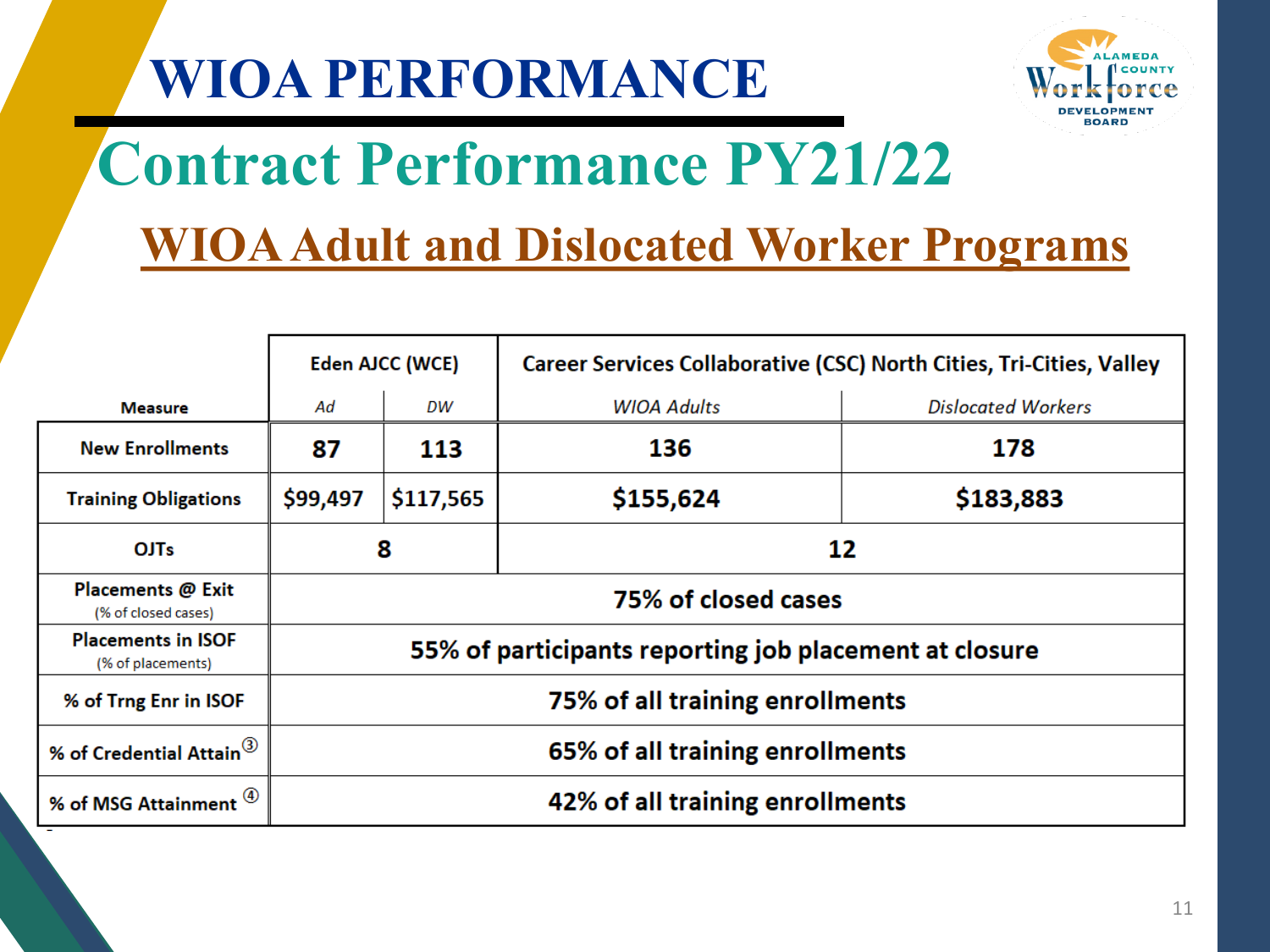

## **Contract Performance PY21/22 WIOA Adult and Dislocated Worker Programs**

**PY 2021/2022 contracts dictate that CSPs achieve 80% of annual goals by 12/31/2021; and 100% of annual goals by 3/31/2022.**

|                                     |               | PY 21/22  |     | Cummulative total to achieve by the end of each month: |     |     |     |                                                       |     |     |                   |           |           |              |
|-------------------------------------|---------------|-----------|-----|--------------------------------------------------------|-----|-----|-----|-------------------------------------------------------|-----|-----|-------------------|-----------|-----------|--------------|
| <b>Measure</b>                      |               | Goal      | Jul | Aug                                                    | Sep | Oct | Nov | $Dec^{\textcircled{\tiny{\textcircled{\tiny \dag}}}}$ | Jan | Feb | Mar $^\copyright$ | Apr       | May       | Jun          |
| <b>New Enrollments</b>              | <b>Adults</b> | 87        |     |                                                        |     |     |     | 70                                                    |     |     | 87                | 87        | 87        | 87           |
|                                     | Dis Wkrs      | 113       |     |                                                        |     |     |     | 90                                                    |     |     | 113               | 113       | 113       | 113          |
|                                     | Adults        | \$99,497  |     |                                                        |     |     |     | \$79,598                                              |     |     | \$99,497          | \$99,497  | \$99,497  | \$<br>99,497 |
| <b>Training Obligations</b>         | Dis Wkrs      | \$117,565 |     |                                                        |     |     |     | \$94,052                                              |     |     | \$117,565         | \$117,565 | \$117,565 | \$117,565    |
| <b>OJTs</b>                         | Ad & DW       | 8         |     |                                                        |     |     |     | 6                                                     |     |     | 8                 | 8         | 8         | 8            |
| Placements @ Exit                   | Adults        | 75%       |     |                                                        |     |     |     |                                                       |     |     | 75%               | 75%       | 75%       |              |
| (75% of Closed Cases)               | Dis Wkrs      |           |     |                                                        |     |     |     |                                                       |     |     |                   |           |           | 75%          |
| <b>Placements in ISOF</b>           | <b>Adults</b> | 55%       |     |                                                        |     |     |     |                                                       |     |     | 55%               | 55%       | 55%       | 55%          |
| (50% of placements)                 | Dis Wkrs      |           |     |                                                        |     |     |     |                                                       |     |     |                   |           |           |              |
| % of Trng Enr in ISOF               | Ad & DW       | 75%       |     |                                                        |     |     |     |                                                       |     |     | 75%               | 75%       | 75%       | 75%          |
| % of Credential Attain <sup>3</sup> | Ad & DW       | 65%       |     |                                                        |     |     |     |                                                       |     |     | 65%               | 65%       | 65%       | 65%          |
| % of MSG Attainment 4               | Ad & DW       | 42%       |     |                                                        |     |     |     |                                                       |     |     | 42%               | 42%       | 42%       | 42%          |

 $\Phi$  80% of annual goals must be achieved before December 31, 2021 and must be reported in CalJOBS prior to the data entry deadline for  $2^{nd}$  Quarter reporting.

 $^{(2)}$  100% of annual goals must be achieved before March 31, 2022 and must be reported in CalJOBS prior to the data entry deadline for 3<sup>rd</sup> Quarter reporting.

<sup>3</sup> Percentage of participants enrolled in training, who have exited and reported credential attainment in CalJOBS prior to the data entry deadline for each reporting quarter.

 $^{\circledR}$  Percentage of participants enrolled in training, who have exited and reported Measurable Skill Gains in CalJOBS prior to the data entry deadline for each reporting quarter.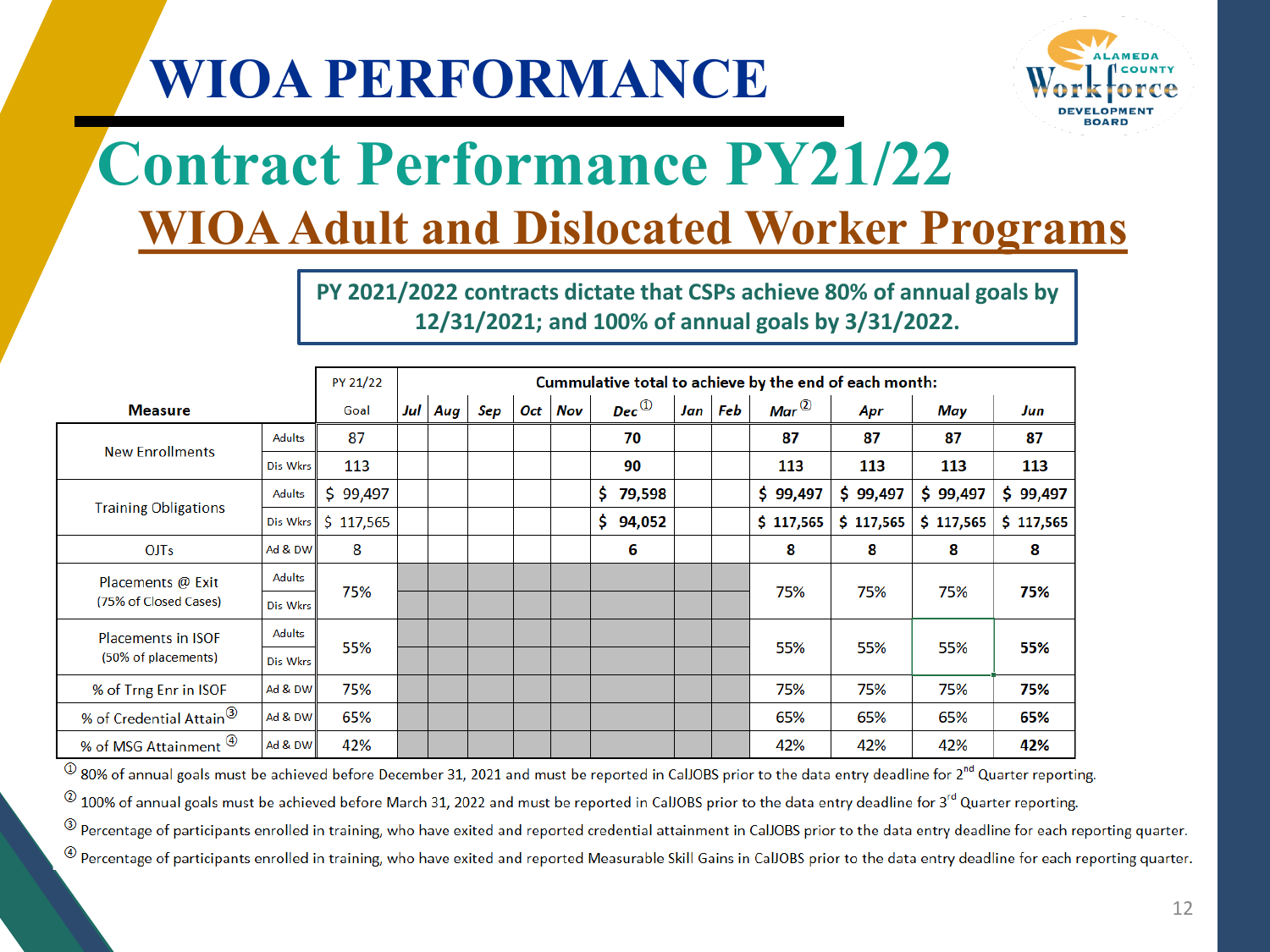

## **Contract Performance PY21/22 Industry Sector and Occupational Framework**

**ISOF**

#### Developed by Latoya Reed

- **Healthcare/Social Assistance**
- **Advanced Mfg/Tran/Ware**
- **Professional Scientific Tech**

Tier I

Tier II

Tier III

• **Construction**

• **Government**

Occupations with projected growth and exceeding \$19.20/hr wage

• Secretaries/Admin Asst

- Customer Service Reps
- General Operations Managers
- Management Analysts

Occupations outside of Tiers I and II with projected growth that exceed wages of \$19.20/hour

Bureau of Labor Statistics (BLS); Occupational Outlook Handbook (OOH) <https://www.bls.gov/ooh/>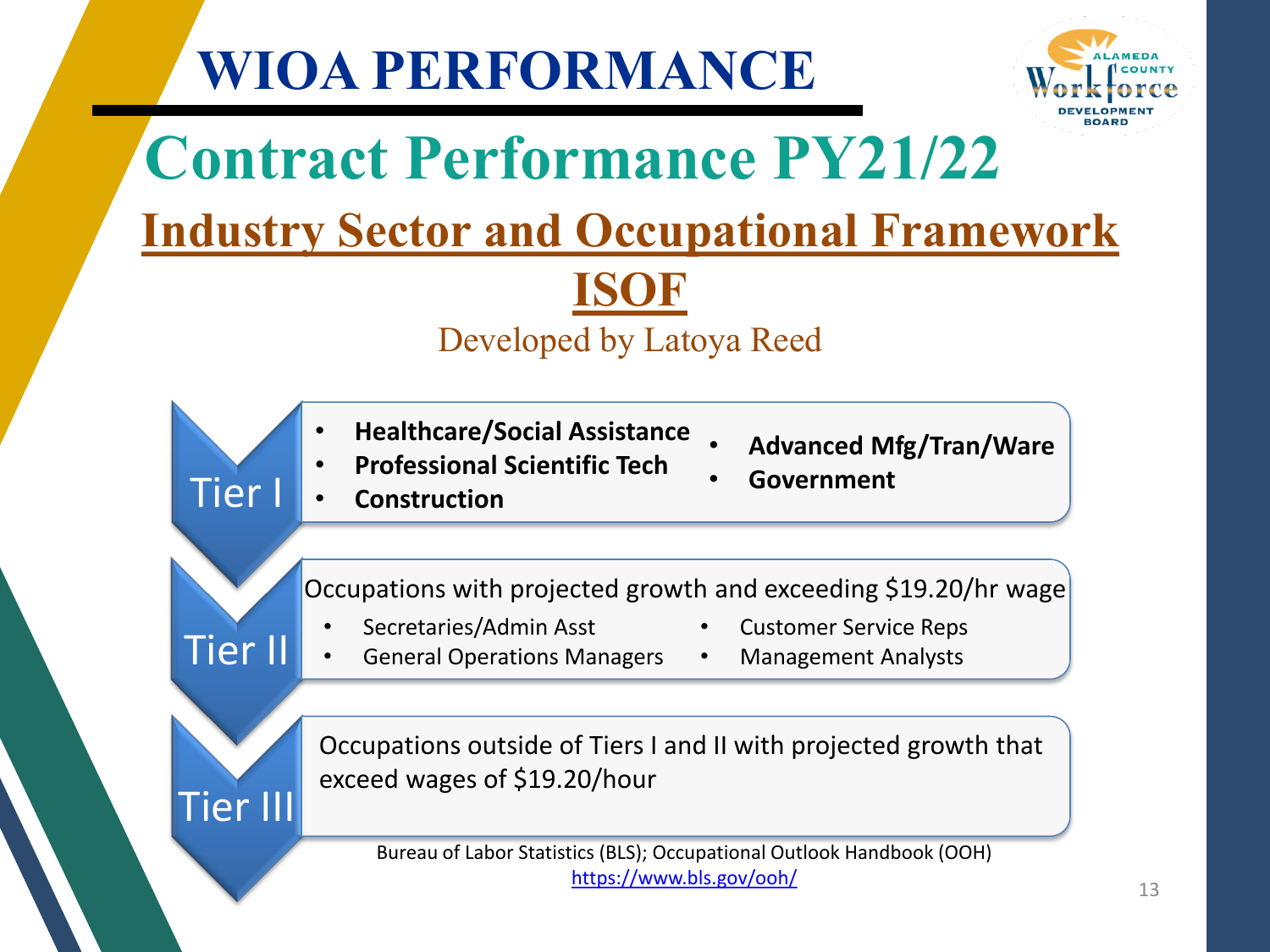## **WIOA Adult & Dislocated Worker Programs Contract Performance PY20/21**

| <b>FUND SOURCE:</b>                                           |               | <b>ADULT</b> |           |               | <b>DISLOCATED WORKER</b>       |           |
|---------------------------------------------------------------|---------------|--------------|-----------|---------------|--------------------------------|-----------|
| <b>PERFORMANCE MEASURES</b>                                   | <b>ACTUAL</b> | $GOAL^{(1)}$ | % of GOAL | <b>ACTUAL</b> | $GOAL^{\textcircled{\tiny 1}}$ | % of GOAL |
| <b>HOW MUCH DID WE DO?</b>                                    |               |              |           |               |                                |           |
| # OF NEW ENROLLMENTS                                          | 62            | 223          | 27.8%     | 46            | 291                            | 15.8%     |
| \$TRAINING OBLIGATIONS (ITAs & OJTs)                          | \$70,027      | \$255,121    | 27.4%     | \$96,671      | \$301,448                      | 32.1%     |
| # OJT ENROLLMENTS (Ad & DW) <sup>(2)</sup>                    | 2             | 20           | 10.0%     |               |                                |           |
| <b>HOW WELL DID WE DO?</b>                                    |               |              |           |               |                                |           |
| % OF ITA ENROLLMENTS IN ISOF*                                 | 100.0%        | 75.0%        | 133.3%    | 100.0%        | 75.0%                          | 133.3%    |
| % OF OJT ENROLLMENTS IN ISOF* (2)                             | 100.0%        | 75.0%        | 133.3%    |               |                                |           |
| % RECORDED MEASURABLE SKILL GAINS (of those enrolled in trng) | 5.3%          | 42.0%        | 12.5%     | 0.0%          | 42.0%                          | 0.0%      |
| <b>IS ANYONE BETTER OFF?</b>                                  |               |              |           |               |                                |           |
| # ENTERED EMPLOYMENT (of closed cases)                        | 38.6%         | 75.0%        | 51.4%     | 78.1%         | 75.0%                          | 104.2%    |
| # OF JOB PLACEMENTS WITHIN ISOF*                              | 100.0%        | 55.0%        | 181.8%    | 76.3%         | 55.0%                          | 138.7%    |
| % THAT ATTAINED CREDENTIAL (of participants in training)      | 10.0%         | 65.0%        | 15.4%     | 85.7%         | 65.0%                          | 131.9%    |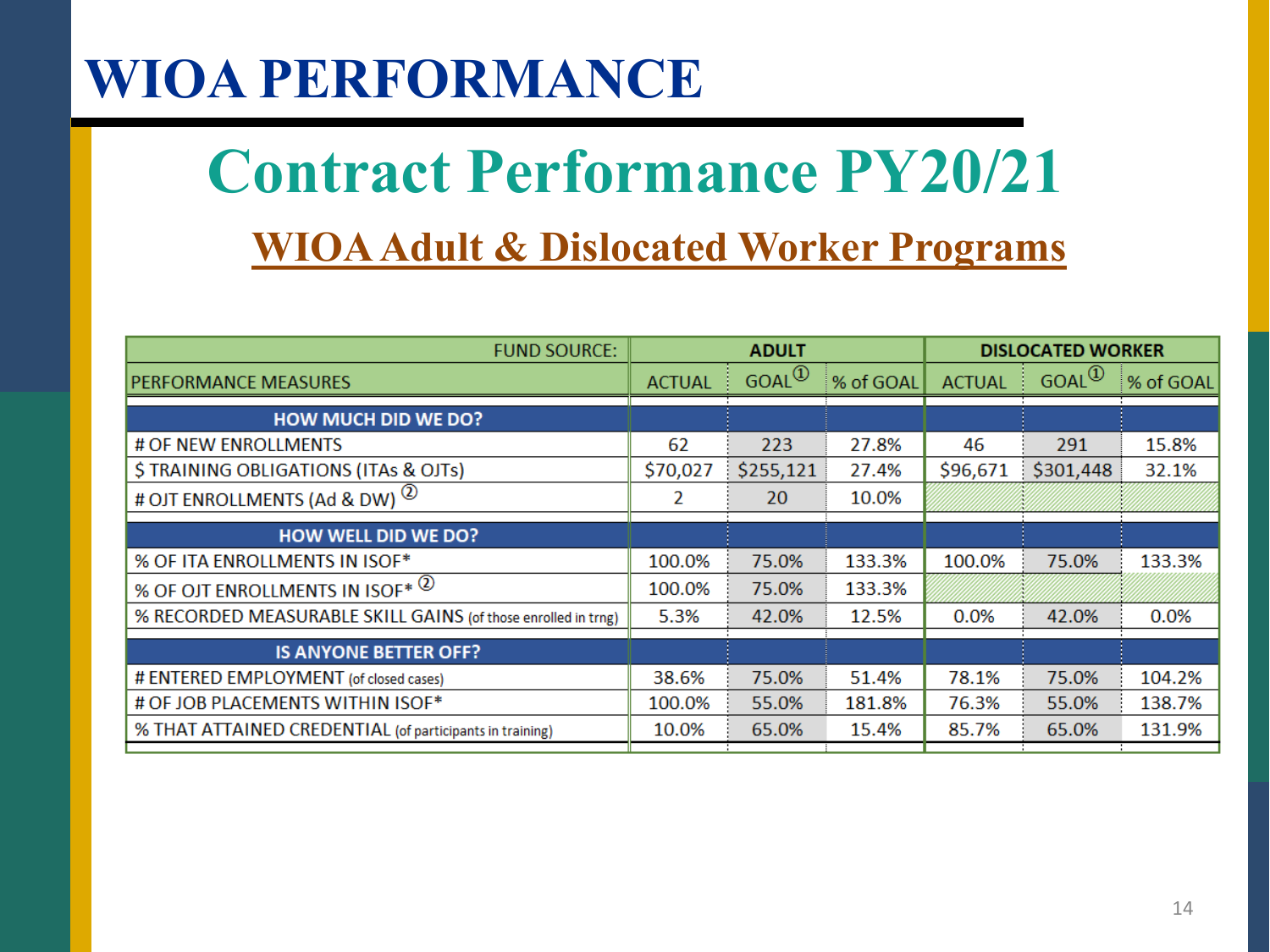## **WIOA Adult & Dislocated Worker Programs Contract Performance PY20/21**



### **Aggregate Data**



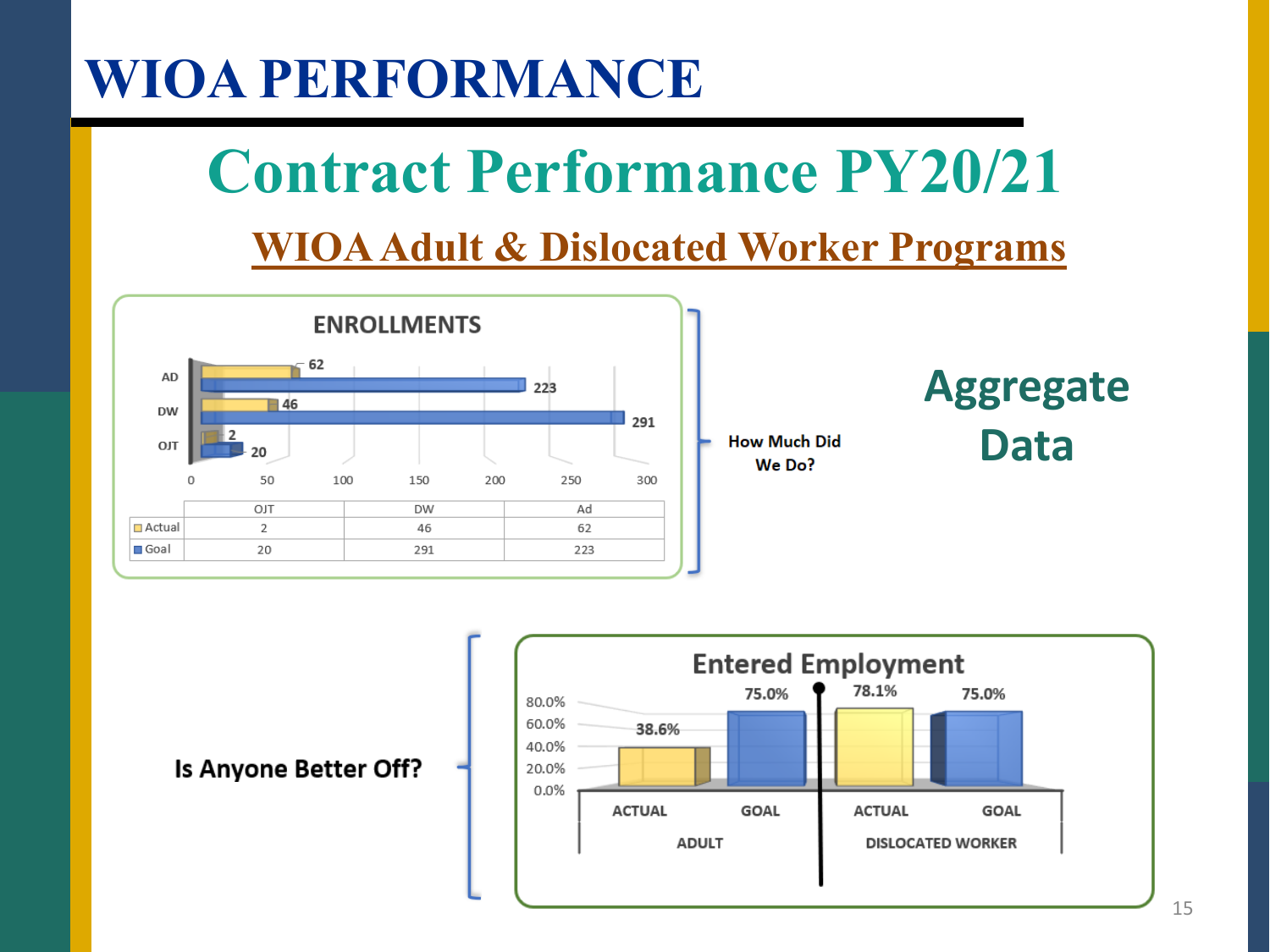

## **Contract Performance PY21/22 WIOA Youth and Young Adult Programs**

|                                                                                   |                           | <b>In-School</b>            |                           | Out-Of-School                     |                                    |  |  |
|-----------------------------------------------------------------------------------|---------------------------|-----------------------------|---------------------------|-----------------------------------|------------------------------------|--|--|
| <b>Measure</b>                                                                    | <b>Eden</b><br><b>ROP</b> | <b>Valley</b><br><b>ROP</b> | <b>Eden</b><br>La Familia | <b>North Cities</b><br><b>BYA</b> | <b>Tri-Cities</b><br><b>Ohlone</b> |  |  |
| <b>New Enrollments</b>                                                            | 50                        | 16                          | 28                        | 46                                | 40                                 |  |  |
| <b>Work-Based Learning</b><br>(% of New Enrollments)                              |                           |                             | 90%                       |                                   |                                    |  |  |
| Core Skills/Leadership<br>(% of New Enrollments)                                  | 90%                       |                             |                           |                                   |                                    |  |  |
| In Training (Leads to Cred) <sup>13</sup><br>(% of New Enrollments)               |                           |                             | 25%                       |                                   |                                    |  |  |
| Credential Attainment <sup>2</sup><br>(% of #Enrolled In Training w/case closed)  |                           |                             | 55%                       |                                   |                                    |  |  |
| Measurable Skill Gains <sup>2</sup><br>(% of #Enrolled In Training w/case closed) |                           |                             | 45%                       |                                   |                                    |  |  |
| Youth Placement @ Cls <sup>3</sup><br>(% of Closed Cases)                         |                           |                             | 65%                       |                                   |                                    |  |  |

**\*Youth Placement = Placement in employment, education, advanced training, or the military**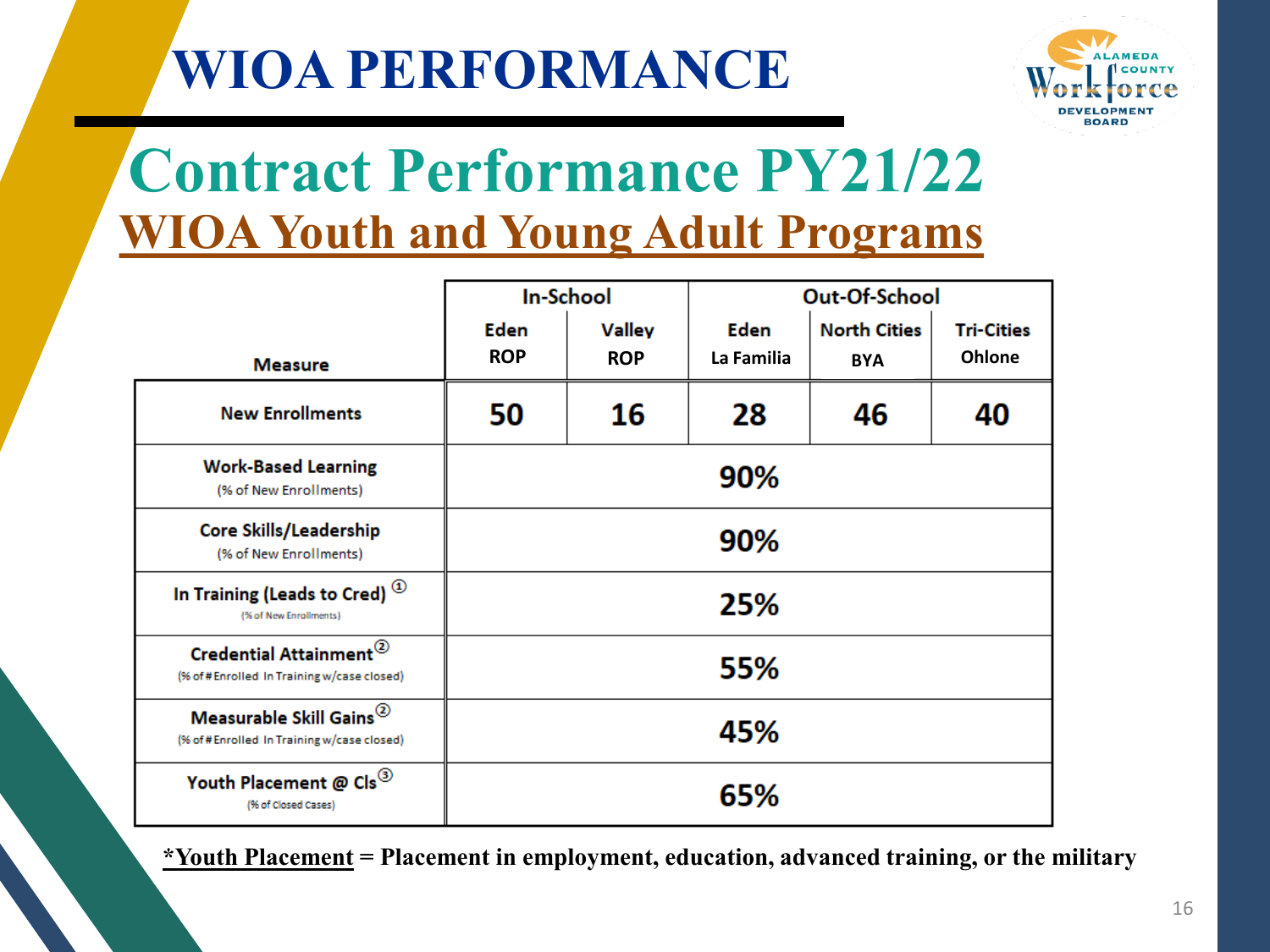

## **Contract Performance PY21/22 WIOA Youth and Young Adult Programs**

|                                   | PY 20/21 | Carry-In | <b>TOTAL</b> |     | Cummulative total to achieve by the end of each month: |     |     |     |                    |     |     |                  |     |
|-----------------------------------|----------|----------|--------------|-----|--------------------------------------------------------|-----|-----|-----|--------------------|-----|-----|------------------|-----|
| <b>Measure</b>                    | Goal     | PY 18/19 | <b>GOAL</b>  | Jul | Aug                                                    | Sep | Oct | Nov | Dec $^{\circledR}$ | Jan | Feb | Mar $^\circledR$ | Apr |
| <b>New Enrollments</b>            | 46       |          | 46           |     |                                                        |     |     |     | 37                 |     |     | 46               | 46  |
| <b>Work-Based Learning</b>        | 90%      |          | 90%          |     |                                                        |     |     |     | 90%                |     |     | 90%              | 90% |
| Soft Skills/Leadership            | 90%      |          | 90%          |     |                                                        |     |     |     | 90%                |     |     | 90%              | 90% |
| In Training (Cred) $^{\circledR}$ | 25%      |          | 25%          |     |                                                        |     |     |     |                    |     |     | 25%              | 25% |
| Credential Attainment             | 55%      |          | 55%          |     |                                                        |     |     |     |                    |     |     | 55%              | 55% |
| Measurable Skill Gains            | 45%      |          | 45%          |     |                                                        |     |     |     |                    |     |     | 45%              | 45% |
| Youth Placement @ Cls             | 65%      |          | 65%          |     |                                                        |     |     |     |                    |     |     | 65%              | 65% |

 $^{\circledR}$  80% of annual goals must be achieved before December 31, 2020 and must be reported in CalJOBS prior to the data entry deadline for 2<sup>nd</sup> Quarter reporting.  $^{(3)}$  100% of annual goals must be achieved before March 31, 2021 and must be reported in CalJOBS prior to the data entry deadline for 3<sup>rd</sup> Quarter reporting. <sup>4</sup> Training Activity Codes 415, 416, 418, 421, 424, 429, 430, 432.

> **PY 2021/2022 contracts dictate that CSPs achieve 80% of annual goals by 12/31/2021; and 100% of annual goals by 3/31/2022.**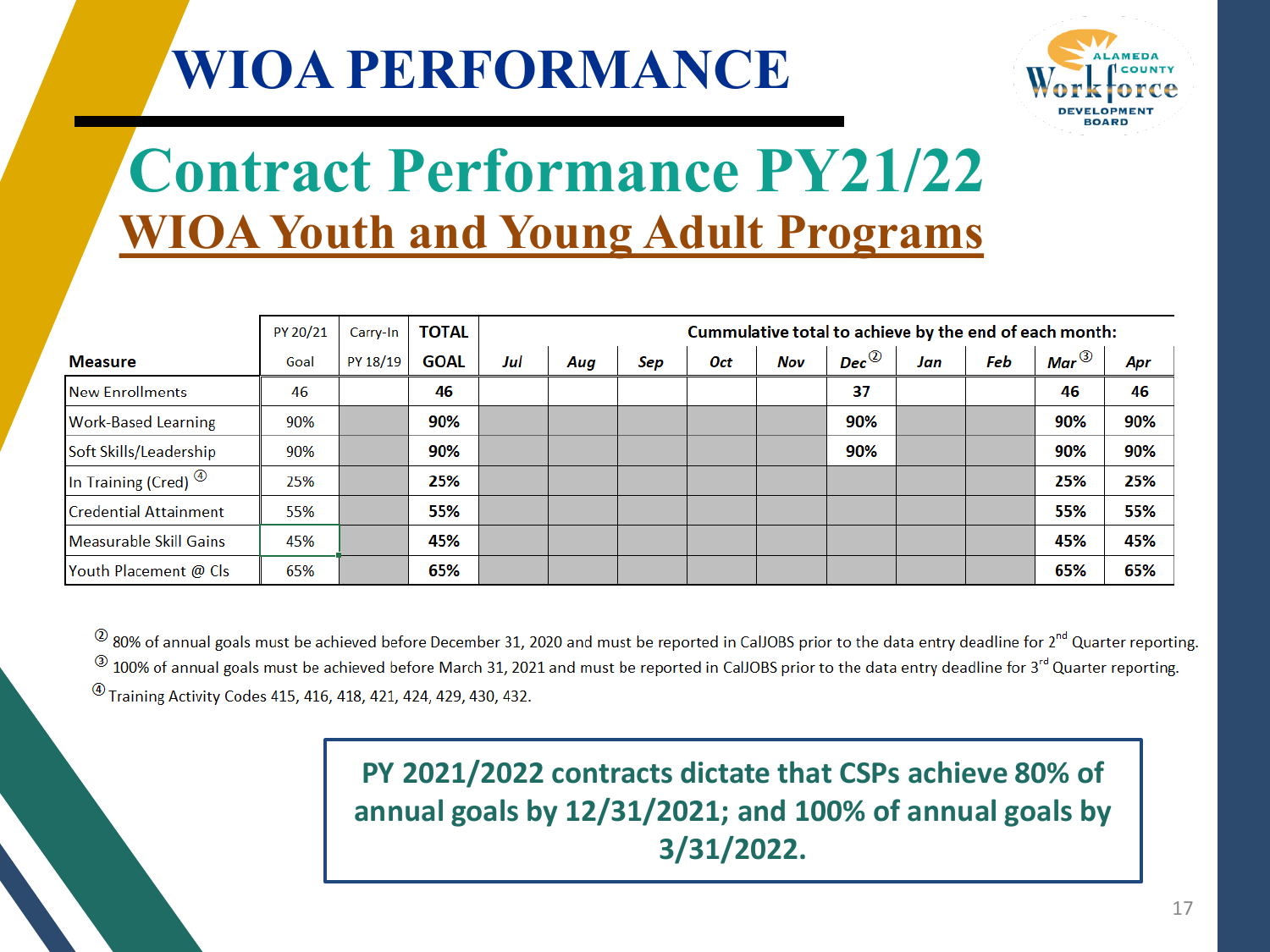

## **Contract Performance PY21/22 WIOA Youth and Young Adult Programs**

| <b>FUND SOURCE:</b>                                           |               | <b>IN-SCHOOL</b> |           |               | <b>OUT-OF-SCHOOL</b> |           |
|---------------------------------------------------------------|---------------|------------------|-----------|---------------|----------------------|-----------|
| PERFORMANCE MEASURES                                          | <b>ACTUAL</b> | <b>GOAL</b>      | % of GOAL | <b>ACTUAL</b> | <b>GOAL</b>          | % of GOAL |
| <b>HOW MUCH DID WE DO?</b>                                    |               |                  |           |               |                      |           |
| # OF NEW ENROLLMENTS (Full Enrollment by 3/31)                | 11            | 50               | 22.0%     | 9             | 86                   | 10.5%     |
| % IN TRAINING THAT LEADS TO CREDENTIAL ATTAINMENT             | 0%            | 25.0%            | $0.0\%$   | 6.3%          | 25.0%                | 25.0%     |
| <b>HOW WELL DID WE DO?</b>                                    |               |                  |           |               |                      |           |
| % RECEIVED WORK-BASED LEARNING ACTIVITIES 1                   | 0%            | 90.0%            | 0.0%      | 50.0%         | 90.0%                | 55.6%     |
| % RECEIVED CORE-SKILLS/LEADERSHIP ACTIVITIES 2                | 0%            | 90.0%            | $0.0\%$   | 43.8%         | 90.0%                | 48.6%     |
| % RECORDED MEASURABLE SKILL GAINS (of those enrolled in trng) | $0.0\%$       | 45.0%            | $0.0\%$   | $0.0\%$       | 45.0%                | $0.0\%$   |
| <b>IS ANYONE BETTER OFF?</b>                                  |               |                  |           |               |                      |           |
| % YOUTH PLACEMENT 3 (of closed cases)                         | #DIV/0!       | 65.0%            | #DIV/0!   | #DIV/0!       | 65.0%                | #DIV/0!   |
| % OF CREDENTIALS ATTAINED (of those enrolled in training)     | #DIV/0!       | 55.0%            | #DIV/0!   | #DIV/0!       | 55.0%                | #DIV/0!   |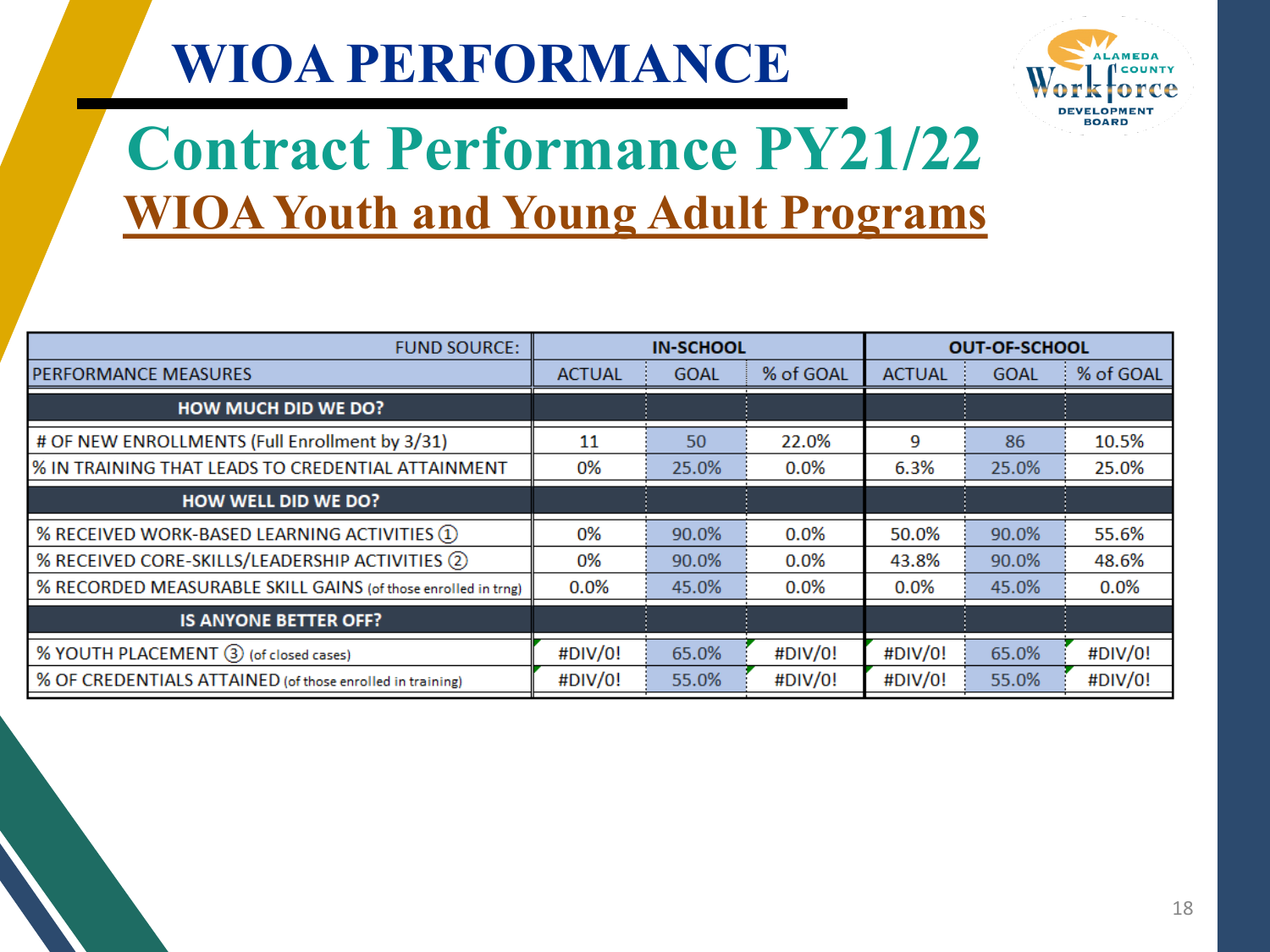